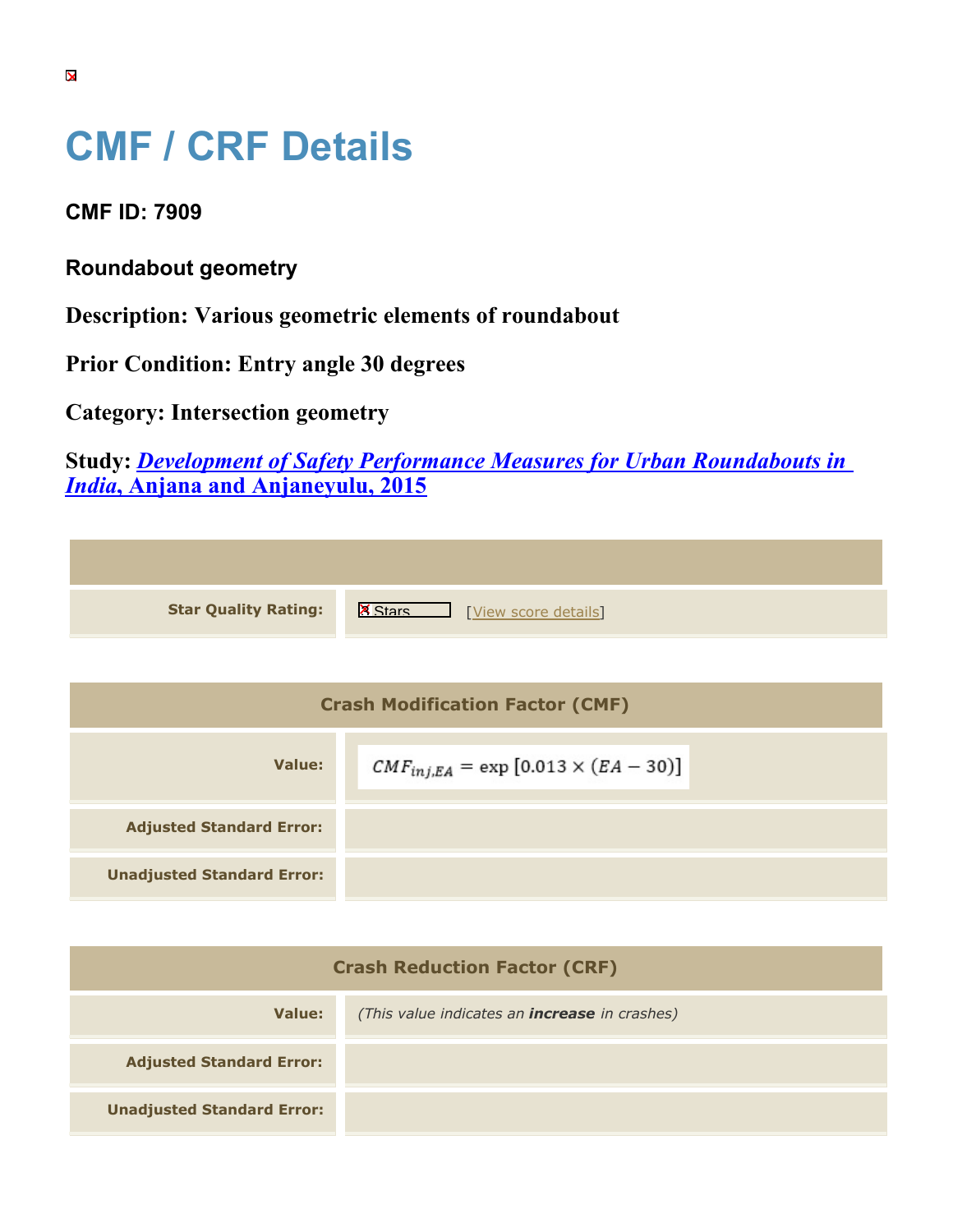| <b>Applicability</b>                    |                                                                      |
|-----------------------------------------|----------------------------------------------------------------------|
| <b>Crash Type:</b>                      | All                                                                  |
| <b>Crash Severity:</b>                  | K (fatal), A (serious injury), B (minor injury), C (possible injury) |
| <b>Roadway Types:</b>                   | Not specified                                                        |
| <b>Number of Lanes:</b>                 |                                                                      |
| <b>Road Division Type:</b>              |                                                                      |
| <b>Speed Limit:</b>                     |                                                                      |
| <b>Area Type:</b>                       | Urban                                                                |
| <b>Traffic Volume:</b>                  |                                                                      |
| <b>Time of Day:</b>                     | All                                                                  |
| If countermeasure is intersection-based |                                                                      |
| <b>Intersection Type:</b>               |                                                                      |
| <b>Intersection Geometry:</b>           | No values chosen.                                                    |
| <b>Traffic Control:</b>                 | Roundabout                                                           |
| <b>Major Road Traffic Volume:</b>       | 19197 to 71307 Average Daily Traffic (ADT)                           |
| <b>Minor Road Traffic Volume:</b>       |                                                                      |

| <b>Development Details</b>      |              |  |
|---------------------------------|--------------|--|
| <b>Date Range of Data Used:</b> | 2008 to 2010 |  |
| <b>Municipality:</b>            | Kerala       |  |
| State:                          |              |  |
| <b>Country:</b>                 | India        |  |